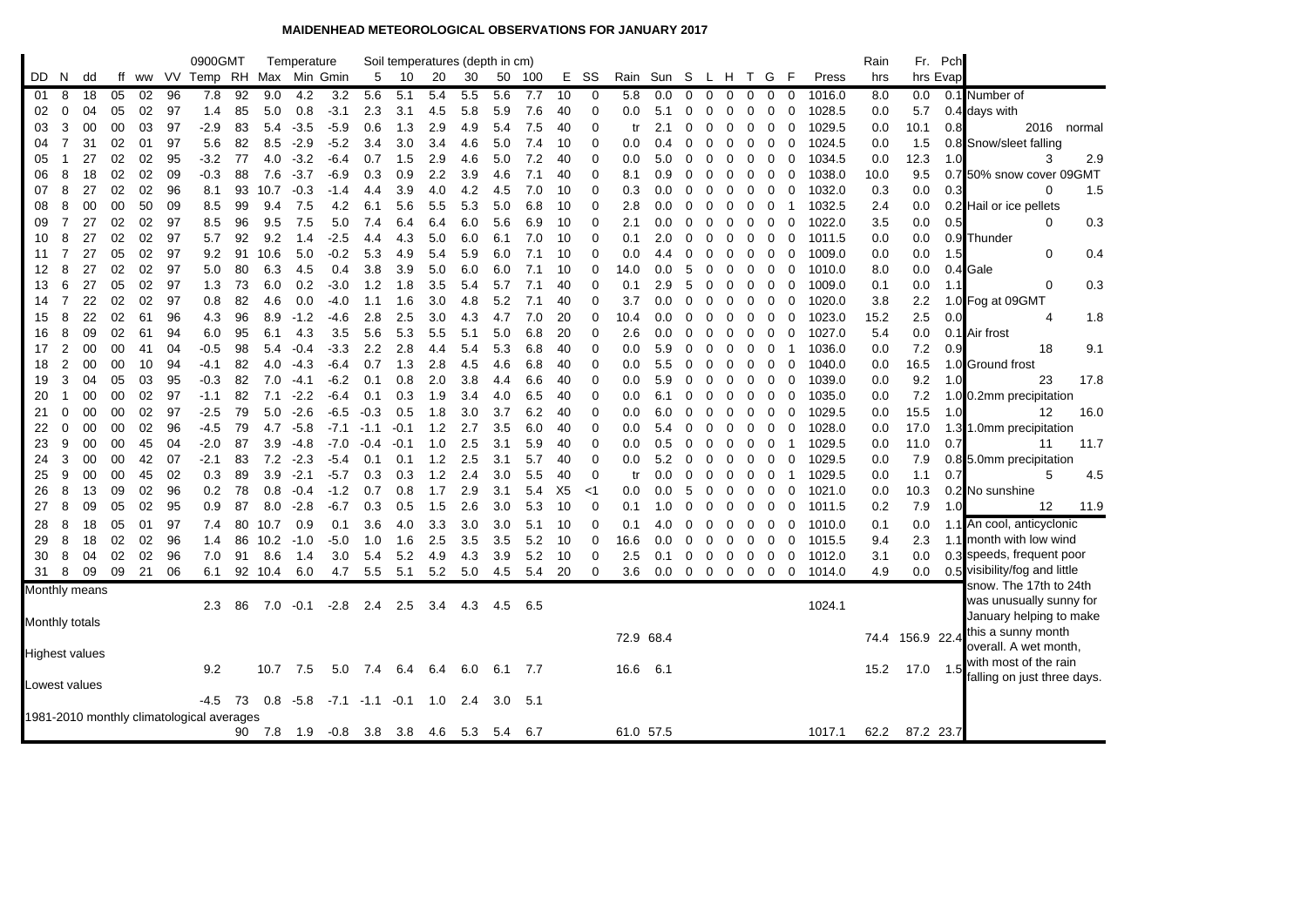| ٠<br>× |  |
|--------|--|
|        |  |

|                                                                                                  |                                                                  |                                                                                                                                                                            | dd                                                                |                                                                                                     |                                                                                                                                                                                                                                                 |  |  |  |  |  |  |
|--------------------------------------------------------------------------------------------------|------------------------------------------------------------------|----------------------------------------------------------------------------------------------------------------------------------------------------------------------------|-------------------------------------------------------------------|-----------------------------------------------------------------------------------------------------|-------------------------------------------------------------------------------------------------------------------------------------------------------------------------------------------------------------------------------------------------|--|--|--|--|--|--|
|                                                                                                  |                                                                  |                                                                                                                                                                            |                                                                   |                                                                                                     |                                                                                                                                                                                                                                                 |  |  |  |  |  |  |
|                                                                                                  |                                                                  |                                                                                                                                                                            |                                                                   |                                                                                                     |                                                                                                                                                                                                                                                 |  |  |  |  |  |  |
|                                                                                                  | 50                                                               |                                                                                                                                                                            |                                                                   |                                                                                                     |                                                                                                                                                                                                                                                 |  |  |  |  |  |  |
|                                                                                                  | 60                                                               |                                                                                                                                                                            |                                                                   |                                                                                                     |                                                                                                                                                                                                                                                 |  |  |  |  |  |  |
|                                                                                                  | 61                                                               |                                                                                                                                                                            |                                                                   |                                                                                                     |                                                                                                                                                                                                                                                 |  |  |  |  |  |  |
|                                                                                                  | 63                                                               |                                                                                                                                                                            |                                                                   |                                                                                                     |                                                                                                                                                                                                                                                 |  |  |  |  |  |  |
|                                                                                                  | 80                                                               |                                                                                                                                                                            |                                                                   |                                                                                                     |                                                                                                                                                                                                                                                 |  |  |  |  |  |  |
|                                                                                                  |                                                                  |                                                                                                                                                                            |                                                                   |                                                                                                     |                                                                                                                                                                                                                                                 |  |  |  |  |  |  |
| recent rain<br>visibility (00-50 metres/100, 94 very poor, 95 poor, 96 moderate, 97 good)<br>VV. |                                                                  |                                                                                                                                                                            |                                                                   |                                                                                                     |                                                                                                                                                                                                                                                 |  |  |  |  |  |  |
|                                                                                                  |                                                                  |                                                                                                                                                                            |                                                                   |                                                                                                     |                                                                                                                                                                                                                                                 |  |  |  |  |  |  |
|                                                                                                  |                                                                  |                                                                                                                                                                            |                                                                   |                                                                                                     |                                                                                                                                                                                                                                                 |  |  |  |  |  |  |
|                                                                                                  |                                                                  |                                                                                                                                                                            | <b>RH</b><br>relative humidity (%)                                |                                                                                                     |                                                                                                                                                                                                                                                 |  |  |  |  |  |  |
|                                                                                                  |                                                                  |                                                                                                                                                                            | SS                                                                |                                                                                                     |                                                                                                                                                                                                                                                 |  |  |  |  |  |  |
|                                                                                                  |                                                                  |                                                                                                                                                                            |                                                                   |                                                                                                     |                                                                                                                                                                                                                                                 |  |  |  |  |  |  |
|                                                                                                  |                                                                  |                                                                                                                                                                            |                                                                   |                                                                                                     |                                                                                                                                                                                                                                                 |  |  |  |  |  |  |
|                                                                                                  |                                                                  |                                                                                                                                                                            | Min                                                               |                                                                                                     | minimum temperature (degC) ending 09GMT                                                                                                                                                                                                         |  |  |  |  |  |  |
|                                                                                                  |                                                                  |                                                                                                                                                                            | Rain                                                              |                                                                                                     | precipitation beginning 09GMT                                                                                                                                                                                                                   |  |  |  |  |  |  |
|                                                                                                  |                                                                  |                                                                                                                                                                            | Rain hrs                                                          |                                                                                                     | hours of rainfall (>0.1mm/h) 09-09GMT                                                                                                                                                                                                           |  |  |  |  |  |  |
|                                                                                                  |                                                                  |                                                                                                                                                                            | Pch Evap                                                          |                                                                                                     | Piche evaporation (ml) beginning 09GMT                                                                                                                                                                                                          |  |  |  |  |  |  |
|                                                                                                  |                                                                  |                                                                                                                                                                            |                                                                   |                                                                                                     |                                                                                                                                                                                                                                                 |  |  |  |  |  |  |
| L                                                                                                |                                                                  |                                                                                                                                                                            |                                                                   | Н                                                                                                   | hail or ice pellets                                                                                                                                                                                                                             |  |  |  |  |  |  |
| G                                                                                                |                                                                  |                                                                                                                                                                            |                                                                   | F                                                                                                   | fog at 09GMT                                                                                                                                                                                                                                    |  |  |  |  |  |  |
|                                                                                                  |                                                                  |                                                                                                                                                                            |                                                                   |                                                                                                     |                                                                                                                                                                                                                                                 |  |  |  |  |  |  |
|                                                                                                  | sunshine (hours) sunrise-sunset<br>hours of air frost (00-24GMT) | maximum temperature (degC) beginning 09GMT<br>grass minimum temperature (degC) ending 09GMT<br>qale<br>This information (and data for earlier months) is also available at | state of ground (X1, X2 and X3 snow, 10 moist, 20 wet, 40 frozen) | intermittent slight rain<br>continuous slight rain<br>slight rain shower<br>50% snow cover at 09GMT | wind direction (degrees/10)<br>intermittent slight drizzle<br>continuous moderate rain<br>Soil temperatures are for 0700GMT beneath bare soil (5, 10, 20cm) or grass (30, 50, 100cm)<br>snow depth (cm)<br>http://www.met.reading.ac.uk/~brugge |  |  |  |  |  |  |